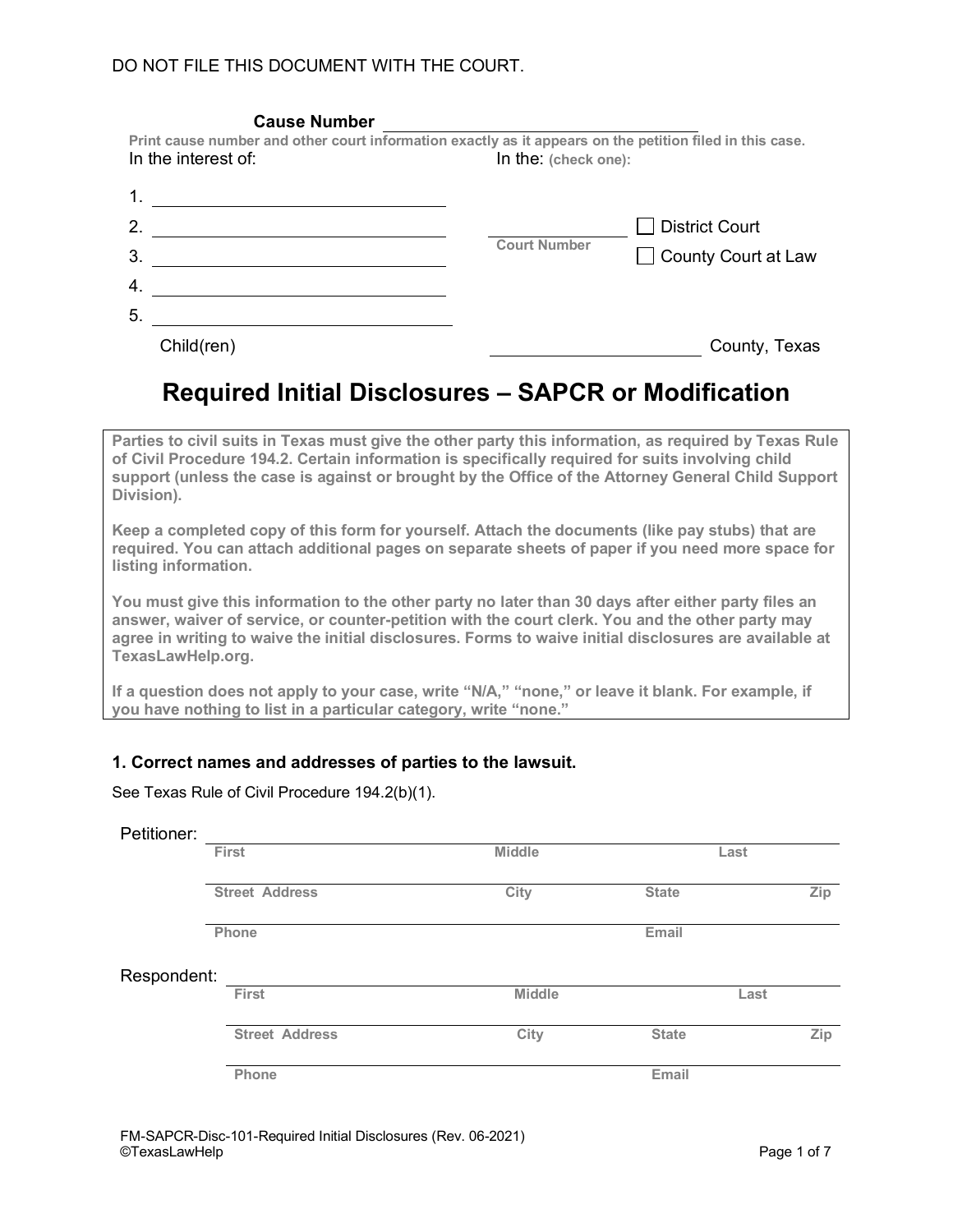# DO NOT FILE THIS DOCUMENT WITH THE COURT.

# **List the full names and dates of birth of the child(ren).**

| Child's name | Date of Birth | Place of Birth | State where<br>child lives now |
|--------------|---------------|----------------|--------------------------------|
|              |               |                |                                |
|              |               |                |                                |
|              |               |                |                                |

#### **2. Potential parties to the lawsuit.**

See Texas Rule of Civil Procedure 194.2(b)(2).

You must provide the names, addresses, and telephone numbers of any potential parties.

**Check any that apply. If none apply skip to next section.** 

 The Office of the Attorney General—Child Support Division (OAG). The local field office address and phone number are: \_\_\_\_\_\_\_\_\_\_\_\_\_\_\_\_\_\_\_\_\_\_\_\_\_\_\_\_\_\_\_\_\_\_\_\_\_\_\_\_\_\_\_\_\_\_\_\_\_\_

 $\Box$  The Texas Department of Family and Protective Services. The office address and phone number are: \_\_\_\_\_\_\_\_\_\_\_\_\_\_\_\_\_\_\_\_\_\_\_\_\_\_\_\_\_\_\_\_\_\_\_\_\_\_\_\_\_\_\_\_\_\_\_\_\_\_\_\_\_\_\_\_\_\_\_\_\_\_\_\_\_\_

\_\_\_\_\_\_\_\_\_\_\_\_\_\_\_\_\_\_\_\_\_\_\_\_\_\_\_\_\_\_\_\_\_\_\_\_\_\_\_\_\_\_\_\_\_\_\_\_\_\_\_\_\_\_\_\_\_\_\_\_\_\_\_\_\_\_\_\_\_\_\_\_\_\_\_\_

\_\_\_\_\_\_\_\_\_\_\_\_\_\_\_\_\_\_\_\_\_\_\_\_\_\_\_\_\_\_\_\_\_\_\_\_\_\_\_\_\_\_\_\_\_\_\_\_\_\_\_\_\_\_\_\_\_\_\_\_\_\_\_\_\_\_\_\_\_\_\_\_\_\_\_\_  $\mathcal{L}_\mathcal{L} = \{ \mathcal{L}_\mathcal{L} = \{ \mathcal{L}_\mathcal{L} = \{ \mathcal{L}_\mathcal{L} = \{ \mathcal{L}_\mathcal{L} = \{ \mathcal{L}_\mathcal{L} = \{ \mathcal{L}_\mathcal{L} = \{ \mathcal{L}_\mathcal{L} = \{ \mathcal{L}_\mathcal{L} = \{ \mathcal{L}_\mathcal{L} = \{ \mathcal{L}_\mathcal{L} = \{ \mathcal{L}_\mathcal{L} = \{ \mathcal{L}_\mathcal{L} = \{ \mathcal{L}_\mathcal{L} = \{ \mathcal{L}_\mathcal{$ 

 $\mathcal{L}_\mathcal{L} = \{ \mathcal{L}_\mathcal{L} = \{ \mathcal{L}_\mathcal{L} = \{ \mathcal{L}_\mathcal{L} = \{ \mathcal{L}_\mathcal{L} = \{ \mathcal{L}_\mathcal{L} = \{ \mathcal{L}_\mathcal{L} = \{ \mathcal{L}_\mathcal{L} = \{ \mathcal{L}_\mathcal{L} = \{ \mathcal{L}_\mathcal{L} = \{ \mathcal{L}_\mathcal{L} = \{ \mathcal{L}_\mathcal{L} = \{ \mathcal{L}_\mathcal{L} = \{ \mathcal{L}_\mathcal{L} = \{ \mathcal{L}_\mathcal{$ \_\_\_\_\_\_\_\_\_\_\_\_\_\_\_\_\_\_\_\_\_\_\_\_\_\_\_\_\_\_\_\_\_\_\_\_\_\_\_\_\_\_\_\_\_\_\_\_\_\_\_\_\_\_\_\_\_\_\_\_\_\_\_\_\_\_\_\_\_\_\_\_\_\_\_\_

Other: \_\_\_\_\_\_\_\_\_\_\_\_\_\_\_\_\_\_\_\_\_\_\_\_\_\_\_\_\_\_\_\_\_\_\_\_\_\_\_\_\_\_\_\_\_\_\_\_\_\_\_\_\_\_\_\_\_\_\_\_\_\_\_\_\_\_\_

# **3. Legal theories and factual bases of claims or defenses.**

See Texas Rule of Civil Procedure 194.2(b)(3).

The pleadings in this case contain the legal theories and general factual bases for claims, or defenses.

#### **4. Amount and any method of calculating economic damages.**

See Texas Rule of Civil Procedure 194.2(b)(4).

At the time of this initial required disclosure, economic damages have not been pled for as part of this family law case. No response to this request is needed at this time. If an amended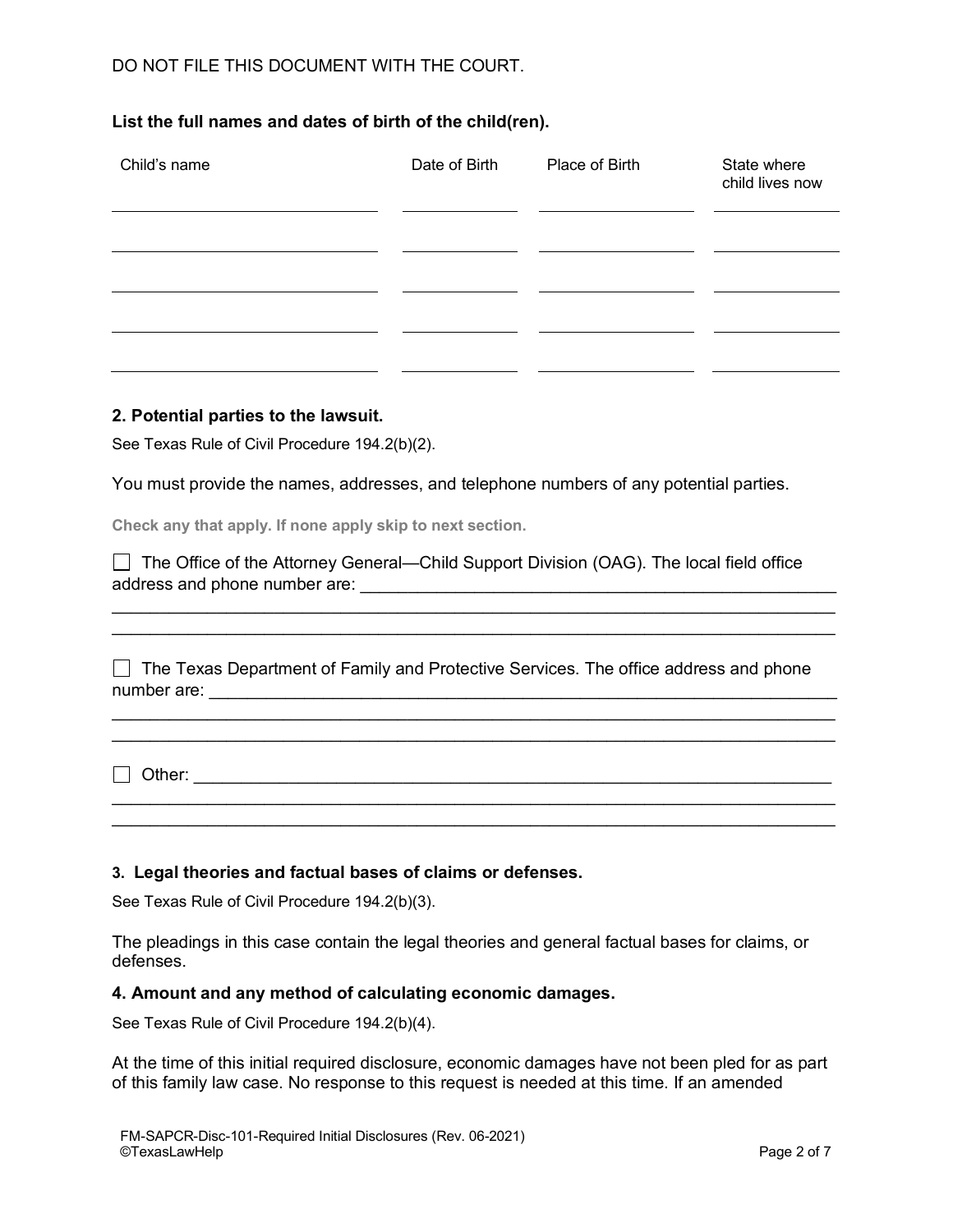petition or counterpetition is filed that alleges economic damages, a response to this request will be made within 30 days of the filing of the amended petition or counterpetition.

#### **5. Persons with Knowledge of Relevant Facts (Potential Witnesses)**

See Texas Rule of Civil Procedure 194.2(b)(5).

**You also need to give the other side the names, phone numbers, and addresses of potential witnesses—that is, people with knowledge of relevant facts. What is each person's connection with the case? The list should include all potential witnesses regardless of who they would be testifying for. Attach another sheet of paper if you need more room.**

**If this case is contested, this list could include family members, neighbors, teachers, doctors, counselors, employers, and financial advisors, among others.** 

| <b>Name</b> | <b>Address</b> | Phone number | <b>Connection to case</b> |
|-------------|----------------|--------------|---------------------------|
|             |                |              |                           |
|             |                |              |                           |
|             |                |              |                           |
|             |                |              |                           |
|             |                |              |                           |
|             |                |              |                           |
|             |                |              |                           |
|             |                |              |                           |

#### **6. Documents, electronic items, or tangible things.**

See Texas Rule of Civil Procedure 194.2(b)(6).

The following is a list of documents, electronically stored information, and tangible things that have been identified that may be used to support a claim or defense in this case. This Response will be supplemented, as needed, as responsive items are identified.

**Describe documents, electronically stored information, and tangible things that you have in your possession, custody, or control, and may use to support your claims or defenses. The list of documents, electronic items, or tangible things should include all items in your possession that you might want admitted as evidence in your case.** 

| No. | <b>Item/Name of Item</b><br>or Document | Type of Item (Document,<br>electronic info, or tangible<br>item) | <b>Location of</b><br>document or item | <b>Brief Description of</b><br>document or item |
|-----|-----------------------------------------|------------------------------------------------------------------|----------------------------------------|-------------------------------------------------|
|     |                                         |                                                                  |                                        |                                                 |
| 2.  |                                         |                                                                  |                                        |                                                 |
| 3.  |                                         |                                                                  |                                        |                                                 |
| 4.  |                                         |                                                                  |                                        |                                                 |
| 5.  |                                         |                                                                  |                                        |                                                 |

If not producing copies of all the documents; access to electronically stored information; and tangible things, a reasonable time and method for the production of these items is:

 $\mathcal{L}_\mathcal{L} = \{ \mathcal{L}_\mathcal{L} = \{ \mathcal{L}_\mathcal{L} = \{ \mathcal{L}_\mathcal{L} = \{ \mathcal{L}_\mathcal{L} = \{ \mathcal{L}_\mathcal{L} = \{ \mathcal{L}_\mathcal{L} = \{ \mathcal{L}_\mathcal{L} = \{ \mathcal{L}_\mathcal{L} = \{ \mathcal{L}_\mathcal{L} = \{ \mathcal{L}_\mathcal{L} = \{ \mathcal{L}_\mathcal{L} = \{ \mathcal{L}_\mathcal{L} = \{ \mathcal{L}_\mathcal{L} = \{ \mathcal{L}_\mathcal{$  $\mathcal{L}_\mathcal{L} = \{ \mathcal{L}_\mathcal{L} = \{ \mathcal{L}_\mathcal{L} = \{ \mathcal{L}_\mathcal{L} = \{ \mathcal{L}_\mathcal{L} = \{ \mathcal{L}_\mathcal{L} = \{ \mathcal{L}_\mathcal{L} = \{ \mathcal{L}_\mathcal{L} = \{ \mathcal{L}_\mathcal{L} = \{ \mathcal{L}_\mathcal{L} = \{ \mathcal{L}_\mathcal{L} = \{ \mathcal{L}_\mathcal{L} = \{ \mathcal{L}_\mathcal{L} = \{ \mathcal{L}_\mathcal{L} = \{ \mathcal{L}_\mathcal{$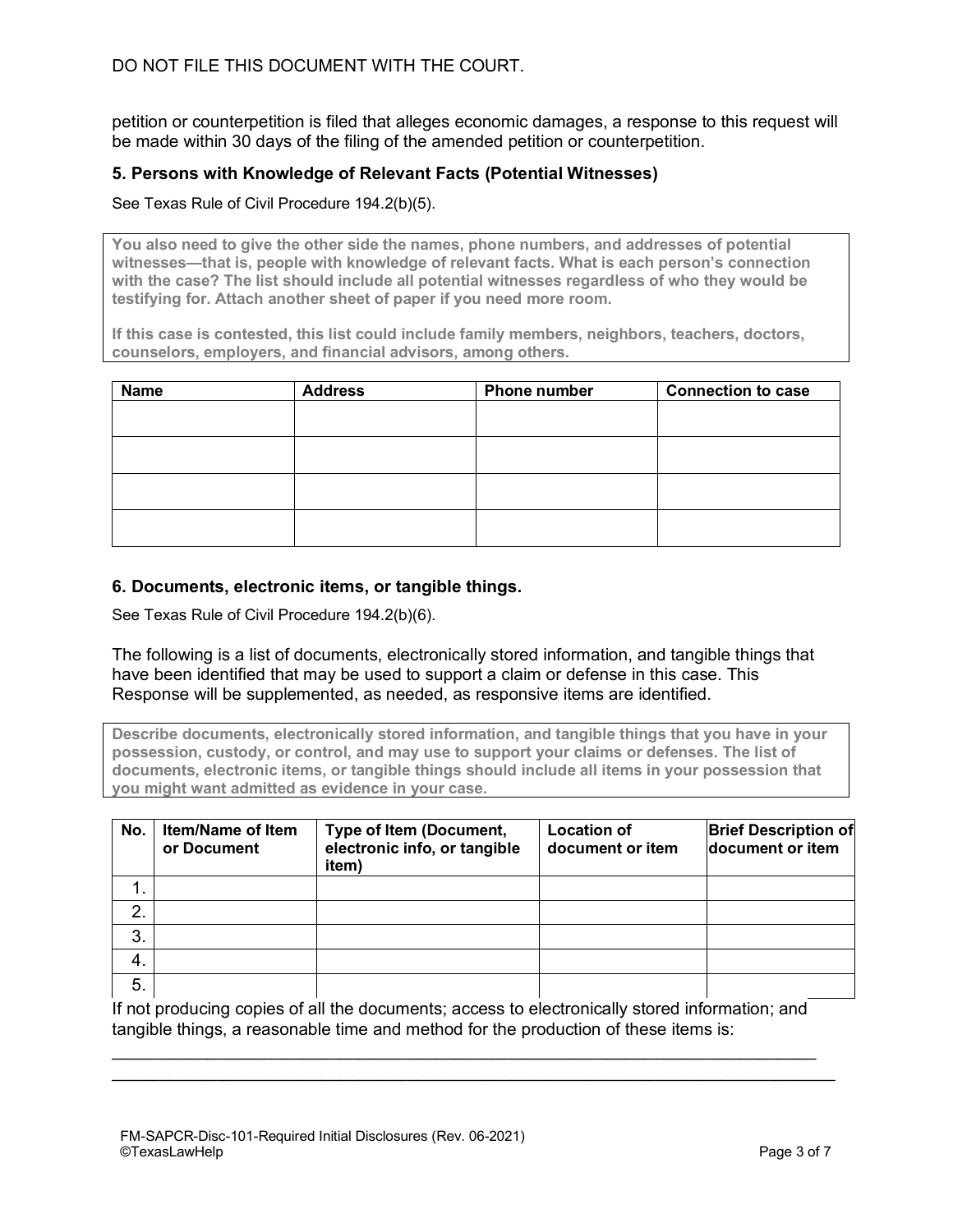#### **7. Indemnity and insuring agreements**

See Texas Rule of Civil Procedure 194.2(b)(7).

**Produce the originals or copies of any indemnity and insuring agreements described in Rule 192.3(f).**

**(Check one).**

 $\Box$  At the time of this initial response no indemnity and insuring agreements have been identified. This Response will be amended, as needed.

 $\Box$  Any indemnity and insuring agreements that have been identified are attached.

#### **8. Settlement agreements.**

See Texas Rule of Civil Procedure 194.2(b)(8).

**Produce the originals or copies of any settlement agreements described in Rule 192.3(g) of the Texas Rules of Civil Procedure. Rule 192.3(g) provides in part as follows: Settlement Agreements. A party may obtain discovery of the existence and contents of any relevant portions of a settlement agreement.**

**(Check one).**

 $\Box$  The Parties have not entered into any active settlement agreements that would resolve, or partially resolve, the disputed issues in this case. This Response will be amended, as needed.

 $\Box$  Any active settlement agreements that would resolve, or partially resolve, the disputed issues in this case are attached. This Response will be amended, as needed.

#### **9. Witness statements**

See Texas Rule of Civil Procedure 194.2(b)(9).

**Produce the originals or copies of any witness statements described in rule 192.3(h) of the Texas Rules of Civil Procedure.**

**(Check one).**

 $\Box$  Attached to this response are copies of any witness statements that have been made by any of the individuals identified in the fifth response above. This Response will be amended, as needed, as qualifying witness statements are discovered or obtained in this case.

 $\Box$  No witness statements are available at this time. This Response will be amended, as needed, as qualifying witness statements are discovered or obtained in this case.

#### **10. Medical records or bills.**

See Texas Rule of Civil Procedure 194.2(b)(10).

**Produce copies of all medical records and bills that are reasonably related to the injuries or damages asserted or, in lieu thereof, an authorization permitting the disclosure of such medical records and bills.**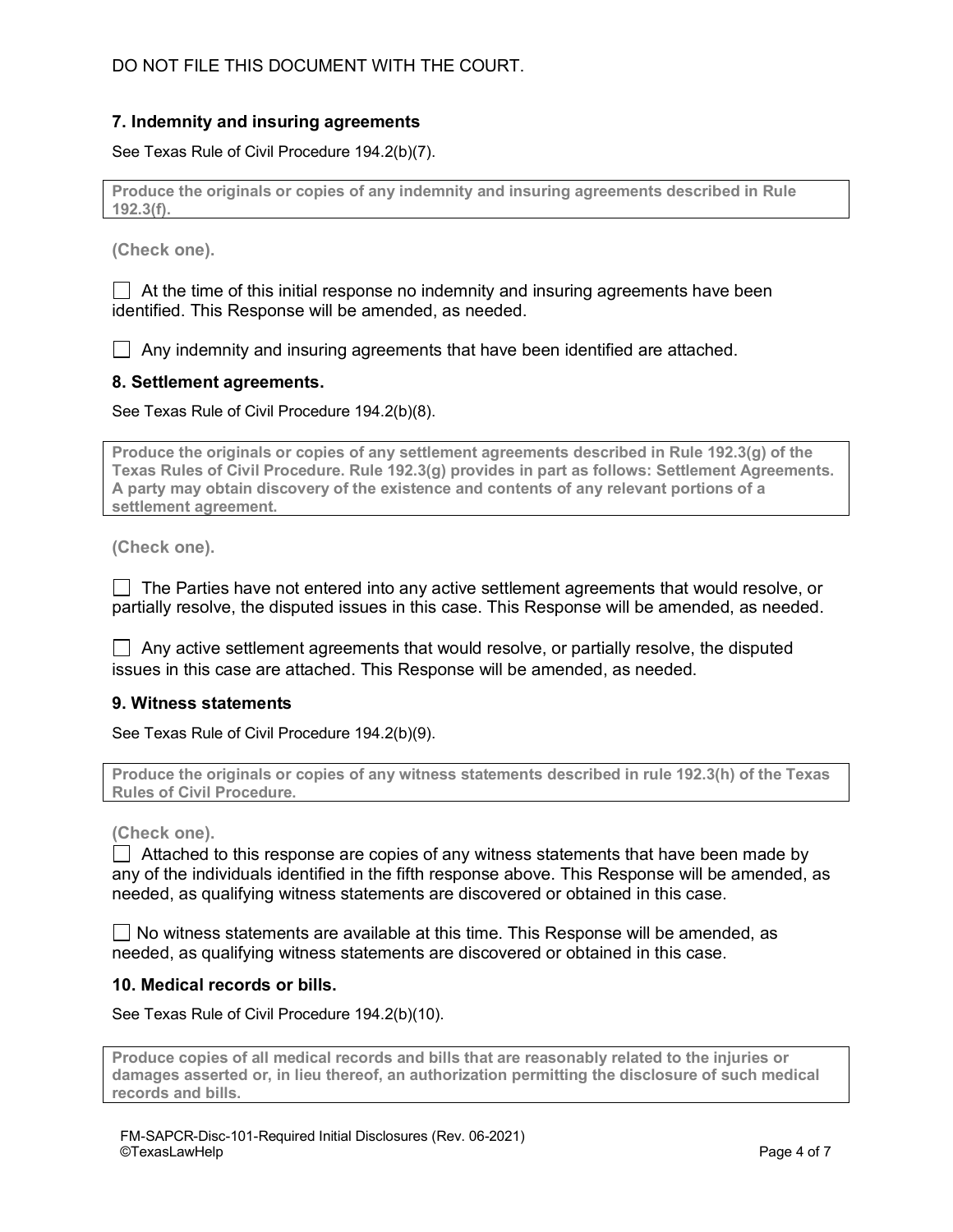At the time of this initial response, this family law case does not allege physical or mental injury, and therefore is not requesting damages resulting from any physical or mental injury. Therefore no response to this request is needed at this time. This Response will be amended, as needed.

#### **11. Medical records or bills from 3rd party authorizations.**

See Texas Rule of Civil Procedure 194.2(b)(11).

**Produce copies of all medical records and bills that you have obtained by virtue of an authorization furnished by the other party.**

At the time of this initial response, this family law case does not allege physical or mental injury, and therefore is not requesting damages resulting from any physical or mental injury. No response to this request is needed at this time. This Response will be amended, as needed.

#### **12. Responsible 3rd parties.**

See Texas Rule of Civil Procedure 194.2(b)(12).

**State the name, address, and telephone number of any person who may be designated as a responsible third party.**

At the time of this initial response no responsible third parties have been identified. This Response will be amended, as needed.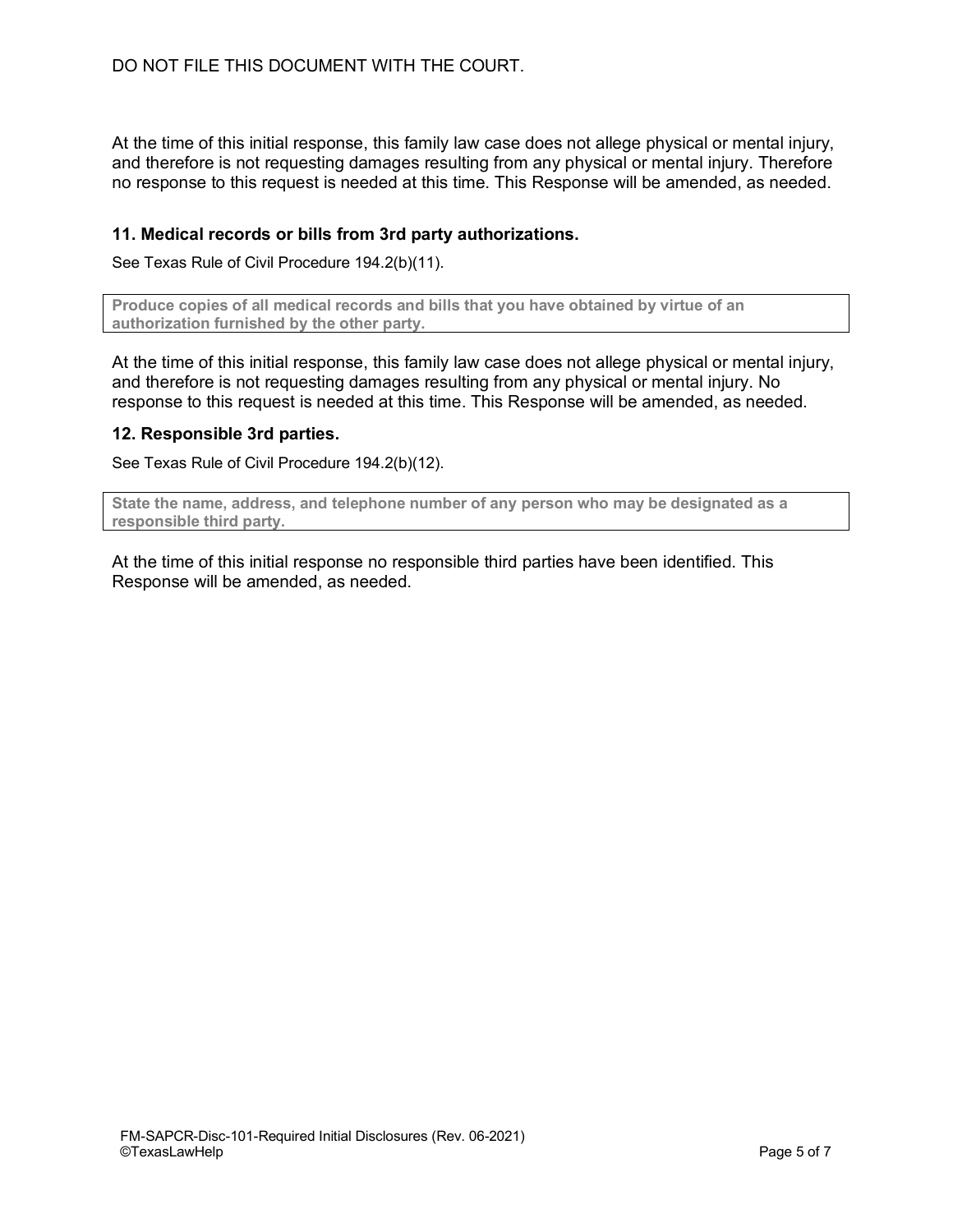# **Required Initial Disclosures for Family Law Cases**

See Texas Rule of Civil Procedure 194.2(c).

# **1. Health Insurance Policies available for child(ren)**

See Texas Rule of Civil Procedure 194.2(c)(2)(A)

In a suit in which child support is at issue, a party must, without awaiting a discovery request, provide to the other party: (A) information regarding all policies, statements, and the summary description of benefits for any medical and health insurance coverage that is or would be available for the child.

**If you do not have access to the accounts and your name is on the account, make all efforts to get the documents. You will need information that goes back for the past two years, unless all children who are the subject of this suit are younger than two years old. If your name is on an account, you have "constructive possession" of the documents and you must diligently try to get copies.** 

| Insurance company name | Last four digits<br>of policy no. | Type of<br>Coverage | <b>Declaration</b><br>Page/Premium<br>invoices<br>attached?<br>(Yes/Nno) | Name of<br>person who<br>pays |
|------------------------|-----------------------------------|---------------------|--------------------------------------------------------------------------|-------------------------------|
|                        |                                   |                     |                                                                          |                               |
|                        |                                   |                     |                                                                          |                               |
|                        |                                   |                     |                                                                          |                               |
|                        |                                   |                     |                                                                          |                               |
|                        |                                   |                     |                                                                          |                               |

# **2. Federal Income Tax Information**

See Texas Rule of Civil Procedure 194.2(c)(2)(B).

If child support, spousal support, or both are part of this case:

Attach two years of returns (if you do not have possession of the return, log into www.irs.gov and request a copy of the transcript AND the return)

Have you attached it? Y/N (circle one)

Attach IRS Form W-2's, IRA Form 1099's and Schedule K-1 for the previous two years

Have you attached it? Y/N (circle one)

# **3. Payroll Information**

See Texas Rule of Civil Procedure 194.2(c)(2)(C).